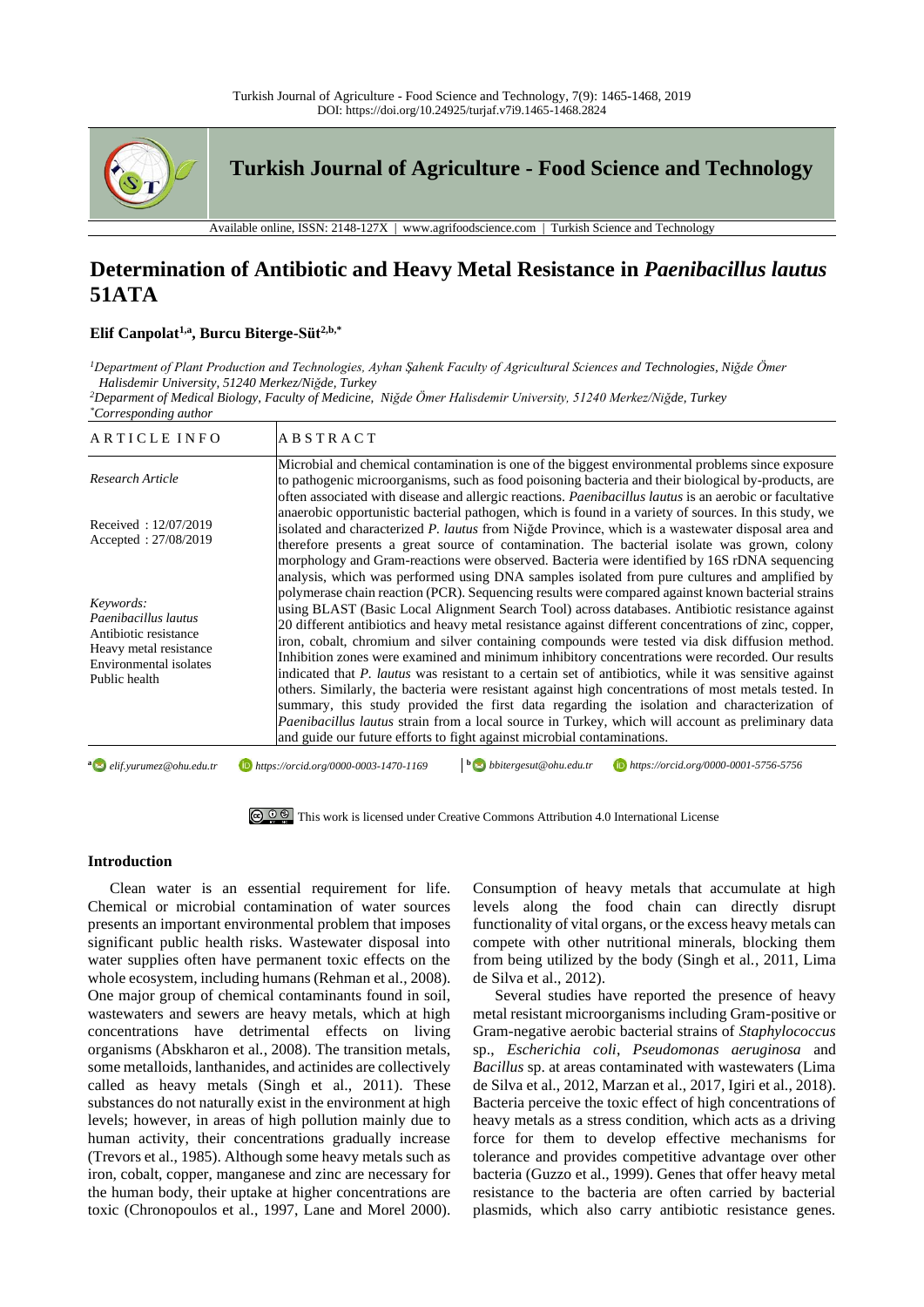Therefore, metal resistance is frequently accompanied by antibiotic resistance in bacteria (Trevors et al., 1985). In addition, the detoxifying ability of these resistant microorganisms can be manipulated to detect heavy metals in soil.

This study aimed to isolate and characterize a bacterial strain, namely *Paenibacillus lautus* from Niğde Province, which is a nearby wastewater disposal area and therefore presents a great source of contamination. *Paenibacillus*  subspecies are defined as Gram-positive facultative anaerobic bacteria that are rod-shaped and form endospores. *Paenibacillus* species can be isolated from several sources such as soil, salt and sweet water, sewer, sediments, cave areas, composts, plant, insect larvae, and clinical specimens. Due to the resistance of their spores against heat, cold and general disinfectants, they can survive on several environmental surfaces for a long time. Evaluating the antibiotic and heavy metal resistance of *P. lautus* might provide useful insights for future biotechnological applications including development of bioassay indicator organisms.

#### **Materials and Methods**

*Isolation and Characterization of Paenibacillus lautus* Mixed bacterial cultures were plated on nutrient agar and incubated at 35ºC for 24-48 hours. Following the incubation, colony morphologies and Gram reactions of the isolates were analyzed. In order to characterize the isolate via 16S rDNA sequencing analysis, genomic DNA was isolated using a commercially available GF-1 Bacterial DNA Extraction Kit (Vivantis). The purity and concentration of the isolated DNA was measured and visualized by agarose gel electrophoresis. 16S rDNA region was amplified using 27F (5' AGA GTT TGA TCC TGG CTC AG 3') and 1492R (5' GGT TAC CTT GTT ACG ACT T 3') universal primers (Frank et al., 2008). Polymerase Chain Reaction (PCR) consisted of 1µl template DNA (10-100ng), 5 µl 10X reaction buffer, 0.2 mM dNTPs, 0.2 mM forward and reverse primers, 1U Polymerase enzyme and  $H_2O$  to 50  $\mu$ l final volume. Specificity and integrity of PCR products were assessed by agarose gel electrophoresis. Sequencing analysis was performed by BM Labosis (Turkey/Ankara). Sequencing results were analyzed using 4peaks Software and the percentage of similarity against known bacterial strains was determined using BLAST (Basic Local Alignment Search Tool) across databases.

#### *Determination of Antibiotic Resistance Levels*

Disk diffusion method was employed to determine the antibiotic resistance properties of *P. lautus*. Bacteria were grown at  $35^{\circ}$ C for 24-48 hours to obtain  $10^{\circ}$  cells, which then was plated on nutrient agar. Antibiotic disks containing ampicillin (AM10), Ofloxacin (OFX5), Piperacillin (PRL100), Ciprofloxacin (CIP5), Imipenem (IPM10), Chloramphenicol (C30), Lincomycin (MY10), Penicillin (P10), Oxacillin (OX5), Clindamycin (DA2), Gentamycin (CN10), Cefepime (FEP30), Vancomycin (VA30), Tetracyclin (TE30), Erythromycin (E15), Ceftazidime (CAZ30), Streptomycin (S10), Ticarcillin/clavulanic acid (TIM85), Cefuroxime (CXM30) and Aztreonam (ATM30) purchased from Oxoid

(UK) were placed on solid medium. After incubation at 35ºC for 24 hours, the diameter of the inhibition zones were measured using a digital compass and compared with tables provided by International Clinical and Laboratory Standards Institute (CLSI) (Wilkins et al., 1972).

#### *Determination of Heavy Metal Resistance*

In order to determine the heavy metal resistance properties of *P. lautus*, disc diffusion method was applied (Hussein et al., 2004). Solutions of Zinc chloride  $(ZnCl<sub>2</sub>)$ , Copper (II) sulfate (CuSO<sub>4</sub>), Iron (II) sulfate (FeSO<sub>4</sub>), Cobalt (II) chloride (Cl<sub>2</sub>Co), Potassium chromate (K<sub>2</sub>CrO<sub>4</sub>) and Silver nitrate  $(AgNO<sub>3</sub>)$  were prepared and the final concentrations of zinc, copper, iron, cobalt, chromium and silver were adjusted to 10 g/L. The solutions were sterilized by autoclaving at 121ºC for 15 minutes and concentrations ranging between 25mg/L-10 g/L were prepared by serial dilutions. 20 µl of each heavy metal containing solution were applied on the discs and placed on agar plates inoculated with *P. lautus.* Inhibition zones were analyzed to determine whether *P. lautus* was resistant against tested heavy metals.

Minimum inhibitory concentration (MIC), which is the lowest concentration that inhibits visible bacterial growth, was determined for each heavy metal by inoculating *P. lautus* into liquid growth medium containing a final concentration of heavy metals ranging between 0,32 mg/L to 10g/L. After 24 hours of incubation, the MIC values were recorded (Khare et al., 2010).

### **Results**

Our analysis identified the isolated bacteria as sporeforming, Gram-positive and rod-shaped. Comparing the sequencing results obtained after the PCR amplification of the 16S rDNA regions of the isolate with known bacterial strains available on NCBI BLAST revealed the isolated bacterial strain as *Paenibacillus lautus*.

In order to determine the antibiotic resistance in *P. lautus* 51ATA*,* 20 different antibiotics were tested using disk diffusion method, which indicated that the bacteria were resistant against Ampicillin, Piperacillin, Penicillin, Oxacillin, Cefepime, Ceftazidime, Ticarcillin/clavulanic acid, Cefuroxime and Aztreonam (Figure 1). On the other hand, the bacteria had sensitivity against Ofloxacin, Ciprofloxacin, Imipenem, Chloramphenicol, Lincomycin, Clindamycin, Gentamycin, Vancomycin, Tetracyclin, Erythromycin and Streptomycin (Table 1).

Heavy metal resistance in *P. lautus* 51ATA against six different metals (zinc, copper, iron, cobalt, chromium and silver) was also determined by disk diffusion method. We detected formation of growth inhibitory zones at 7 mm, 8 mm, 8 mm, 12 mm and 15 mm when incubated with 100 mg/l silver, 500 mg/l zinc, 2500 mg/l iron, 5000mg/l copper and 2500 mg/l cobalt respectively. Incubation with chromium did not result in a clear inhibition zone even at concentrations as high as 10000 mg/l (Figure 2). Among all the metals tested, *P. lautus* 51ATA was most tolerant against chromium, whereas the highest sensitivity was observed against silver. Minimal inhibitory concentrations of the heavy metals, in which we determined the lowest concentration that prevents visible growth of *P. lautus*  51ATA*,* are indicated in Table 2.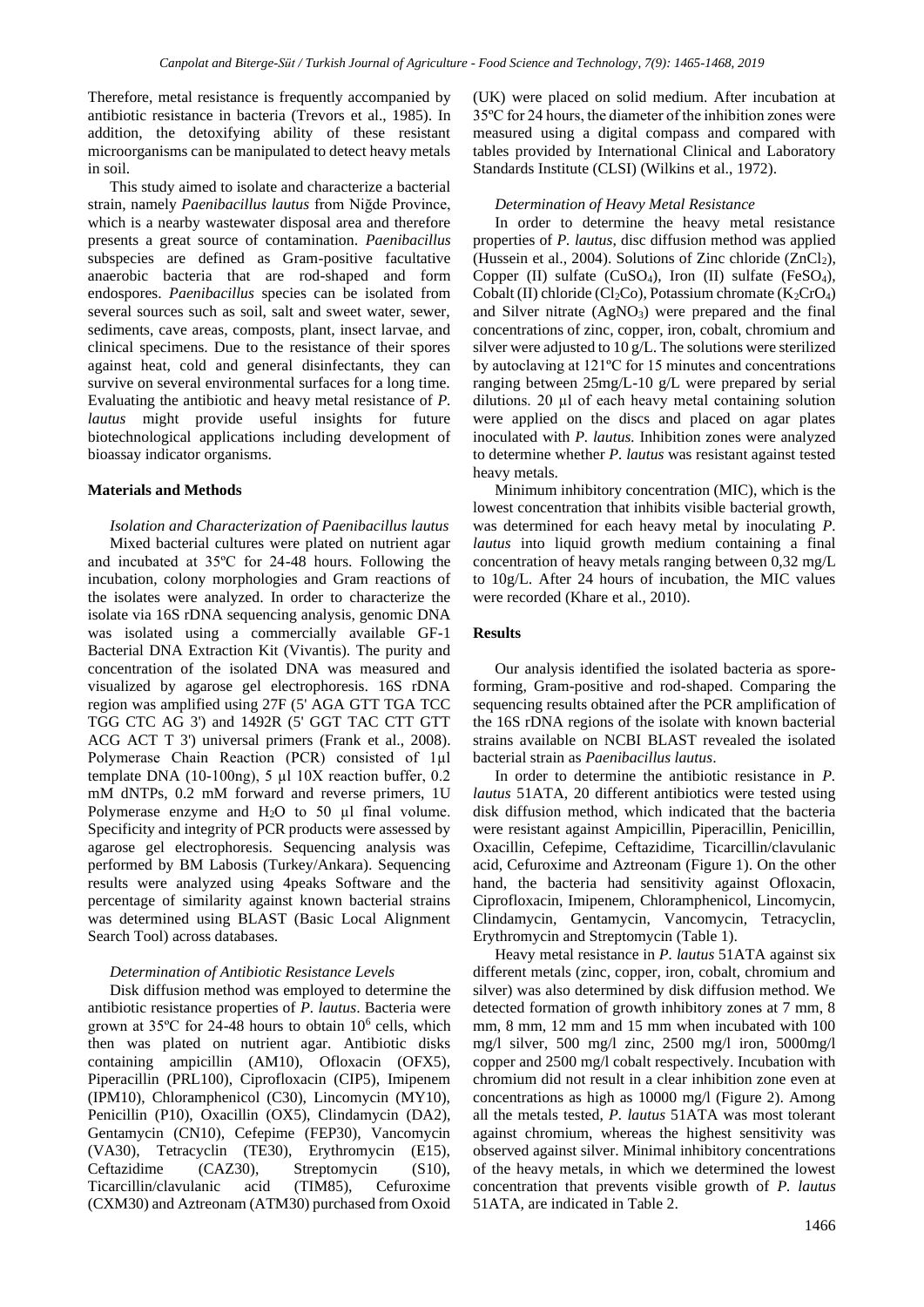

Figure 1 Antibiotic sensitivity of *Paenibacillus lautus* strain



Figure 2 Disk diffusion results of heavy metal resistance in *Paenibacillus lautus*.

Table 1 Antibiotic susceptibility profiles of *Paenibacillus lautus* strain.

| Antibiotics                 | Disc content   | Growth                 |   |
|-----------------------------|----------------|------------------------|---|
|                             | $(\mu g)$      | <b>Inhibition Zone</b> |   |
| Ampicillin                  | 10             | R                      |   |
| Piperacillin                | 100            | R                      |   |
| Ticarcillin/clavulanic acid | 85             | R                      |   |
| Oxacillin                   | $\mathfrak{S}$ | R                      |   |
| Cefepime                    | 30             | R                      |   |
| Aztreonam                   | 30             | R                      |   |
| Gentamicin                  | 10             |                        | S |
| Ofloxacin                   | 5              |                        | S |
| Ciprofloxacin               | 5              |                        | S |
| Chloramphenicol             | 30             |                        | S |
| Tetracycline                | 30             |                        | S |
| Ceftazidime                 | 30             | R                      |   |
| Cefuroxime                  | 30             | R                      |   |
| Imipenem                    | 10             |                        | S |
| Vancomycin                  | 30             |                        | S |
| Penicillin                  | 10             | R                      |   |
| Clindamycin                 | 2              |                        | S |
| Eritromisin                 | 15             |                        | S |
| Lincomycin                  | 10             |                        | S |
| Streptomisin                | 10             |                        | S |

R – resistant, IR – intermediate resistant, S – susceptible

Table 2 Minimal Inhibitory Concentration (MIC, mg/l) of heavy metals for *P. lautus* growth

|      |                     |  | Zinc Copper Iron Cobalt Chromium Silver |     |
|------|---------------------|--|-----------------------------------------|-----|
| MIC. | 2000 5000 2000 2000 |  | - 10000                                 | 200 |

#### **Discussion**

Microbial risk assessment of water sources and soil is crucial in terms of public health management, as bacterial and chemical contaminants often result in diseases and allergic reactions. In the present study, we isolated a bacterial strain from a local water source and identified the strain to be *Paenibacillus lautus.* Several *Paenibacillus* strains are beneficial bacteria implicated to have plant growth-promoting effects via their ability to fixate nitrogen, solubilize phosphate, induce iron release and produce auxins that regulate cellular activities of plants (Raza and Shen, 2010, Xie et al., 2014, Xie et al., 2016). Furthermore, *Paenibacillus* species have been shown to produce antimicrobial compounds and insecticides, some of which are used in the medical field such as polymyxins and fusaricidins (He et al., 2007, Bionda et al., 2013). Additionally, genes that render *P. lautus* resistant to heavy metals could be engineered to detect the level of heavy metal contamination in soil. Therefore, here in this paper, we tested the antibiotic and heavy metal resistance of *P. lautus.* There are only a few studies in the literature that investigate the antibiotic resistance in *Paenibacillus.*  Ampicillin, Penicillin and Cephalexin resistance of *P. lautus* is previously reported, which is in line with our finding (Bhullar et al., 2012, Celandroni et al., 2016, Loong et al., 2018). On the other hand, some findings are contradictory to our results, as some isolates of *P. lautus*  were resistant against Clindamycin, Chloramphenicol and Erythromycin, which our isolate was sensitive to (Bhullar et al., 2012, Loong et al., 2018). In addition, resistance against Daptomycin, Telithromycin, and Piperacillin is also reported (Bhullar et al., 2012). Moreover, Loong et al. (2018), have mentioned that the antimicrobial susceptibility testing results on their *P. lautus* isolate mirrored that of clinical strains. They have also pointed out that *P. lautus* could be transmitted to host organisms including humans through infected tick bites, emphasizing the importance of taking necessary precautions to be aware of its pathogenic potential and develop safer approaches to limit its transmission (Loong et al., 2018).

Determination of heavy metal resistance revealed that *P. lautus* strain has a high tolerance for most of the tested metals as evident by the high MIC values obtained. This was previously addressed by a study showing that bacteria are often resistant to several metals and contamination with a specific metal induces increased tolerance to not only to the contaminant metal, but also to the others that are present within the environment (Díaz-Ravina et al., 1994). A previous study investigating heavy metal resistance in *Bacillus* and *Paenibacillus* sp. showed that *Paenibacillus lautus* LDB0306 strain has the highest tolerance against metals among the studied bacterial strains (Marais 2012). Others indicated that another *Paenibacillus* strain, namely *P. polymyxa* is tolerant to different concentrations of  $Cu^{2+}$ , Cd<sup>2+</sup>, Zn<sup>2+</sup>, Hg<sup>2+</sup>, Mn<sup>2+</sup>, Ni<sup>2+</sup> and Pb<sup>2+</sup> with MIC values ranging between 25 µg/mL-1600 µg/mL (Çolak et al., 2013). Furthermore, five strains of *Paenibacillus* sp. isolated from *T. procumbens* roots were resistant to Cu, Pb, Zn and As (Govarthanan et al., 2016). When compared with other studies in the literature, our results attribute a higher metal tolerance for the *P. lautus* strain that we isolated.